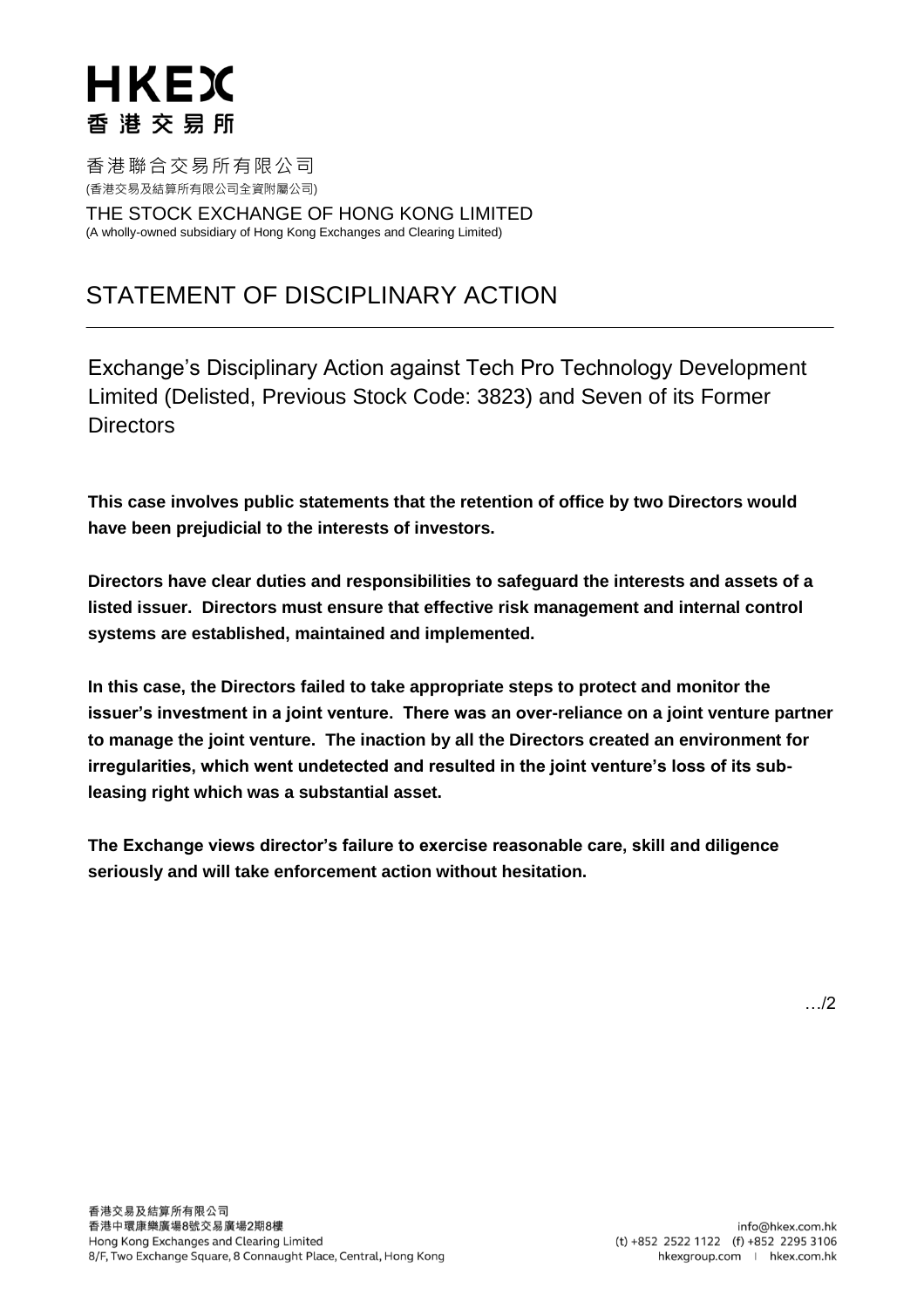### **The Listing Committee of the Exchange (Committee)**

### **CENSURES:**

(1) **TECH PRO TECHNOLOGY DEVELOPMENT LIMITED** (previous Stock Code: 3823) (the listing of the Company's shares on the Exchange was cancelled with effect from 2 March 2020 under Rule 6.01A) (**Company**) for failing to comply with (a) Rules 13.13, 13.15 and 14.34 of the Rules Governing the Listing of Securities of The Stock Exchange of Hong Kong Limited (**Exchange Listing Rules**) in relation to a transaction which constituted an advance and the provision of financial assistance to an entity; and (b) Rules 13.46(2)(a), 13.48(1), 13.49(1) and 13.49(6) of the Exchange Listing Rules for the delayed publication of three sets of financial results and reports in 2017 and 2018;

### **CENSURES:**

- (2) **Mr Lee Tsz Hang** (**Mr Lee**), a former executive director (**ED**) of the Company;
- (3) **Mr Liu Xinsheng** (**Mr Liu**), a former ED of the Company;
- (4) **Mr Chiu Chi Hong** (**Mr Chiu**), a former ED of the Company;
- (5) **Mr Li Wing Sang** (**Mr Li**), a former ED of the Company;

(together (2) to (5) are defined as the **EDs**)

for failing to perform their directors' duties as required in breach of Rules 3.08(a) and/or (f) of the Exchange Listing Rules and their obligations under the Declaration and Undertaking given to the Exchange in the form set out in Appendix 5B to the Exchange Listing Rules (**Undertaking**).

### **And the Listing Review Committee (the LRC) on review**

### **CENSURES:**

- (6) **Mr Lau Wan Cheung** (**Mr Lau**), a former independent non-executive director (**INED**) of the Company;
- (7) **Mr Ng Wai Hung** (**Mr Ng**), a former INED of the Company; and
- (8) **Mr Tam Tak Wah** (**Mr Tam**), a former INED of the Company (together (6) to (8) are defined as the **INEDs**)

for failing to perform their directors' duties as required in breach of Rules 3.08(f) of the Exchange Listing Rules and their obligations under the Undertaking.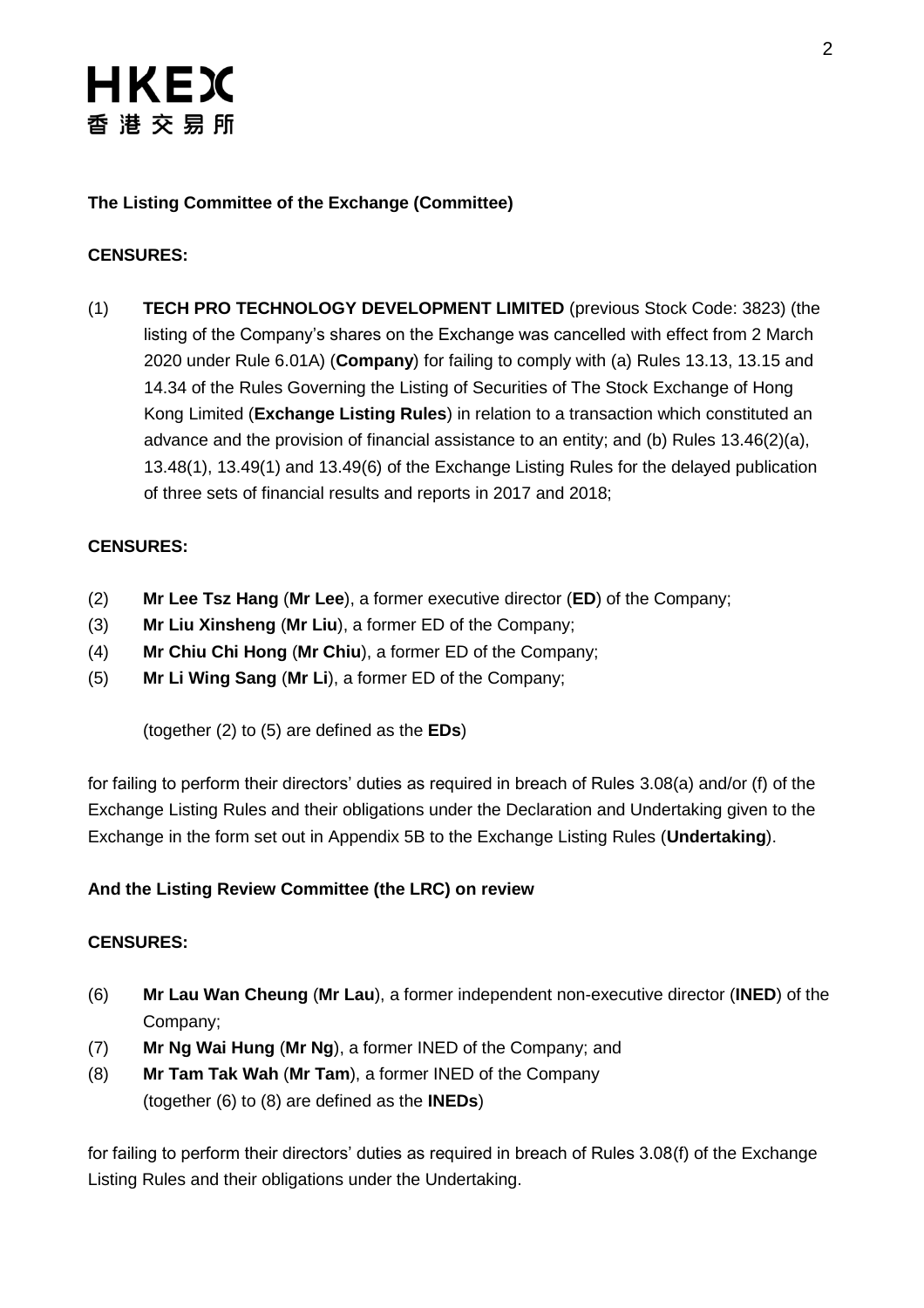For the avoidance of doubt, the Exchange confirms that the sanctions and directions detailed in this Statement of Disciplinary Action apply only to the Company and the EDs and INEDs as identified above and not to any other past or present board members of the Company.

#### **HEARINGS**

On 9 June 2020, the Committee conducted a hearing into the conduct of the Company and the EDs and INEDs in relation to their obligations under the Exchange Listing Rules and the Undertaking.

On 31 March 2021, the LRC conducted a hearing of the review application of the INEDs with respect to the findings of breaches and sanctions imposed by the Committee.

#### **FACTS**

The Company delayed the publication and despatch of three sets of financial results and reports (**Late Accounts**) as summarized below (up to the date of the cancellation of the listing of the Company's shares on the Exchange on 2 March 2020) (**Delisting Date**):

| <b>Financial</b> | <b>Period end</b> | Deadline for | <b>Publication</b>       | <b>Delay</b> | <b>Exchange</b>     |
|------------------|-------------------|--------------|--------------------------|--------------|---------------------|
| results /        |                   | publication  | date                     | (approx.)    | <b>Listing Rule</b> |
| report           |                   |              |                          |              | breached            |
| FY2017           | Year ended 31     | 31 Mar 2018  | $\overline{\phantom{a}}$ | 23 months    | 13.49(1)            |
| Results          | Dec 2017          |              |                          |              |                     |
| FY2017           | Year ended 31     | 30 Apr 2018  |                          | 22 months    | 13.46(2)(a)         |
| Report           | Dec 2017          |              |                          |              |                     |
| 1H2018           | 6 months ended    | 31 Aug 2018  |                          | 18 months    | 13.49(6)            |
| <b>Results</b>   | 30 Jun 2018       |              |                          |              |                     |
| 1H2018           | 6 months ended    | 30 Sep 2018  |                          | 17 months    | 13.48(1)            |
| Report           | 30 Jun 2018       |              |                          |              |                     |
| FY2018           | Year ended 31     | 31 Mar 2019  |                          | 11 months    | 13.49(1)            |
| <b>Results</b>   | Dec 2018          |              |                          |              |                     |
| FY2018           | Year ended 31     | 30 Apr 2019  | $\blacksquare$           | 10 months    | 13.46(2)(a)         |
| Report           | Dec 2018          |              |                          |              |                     |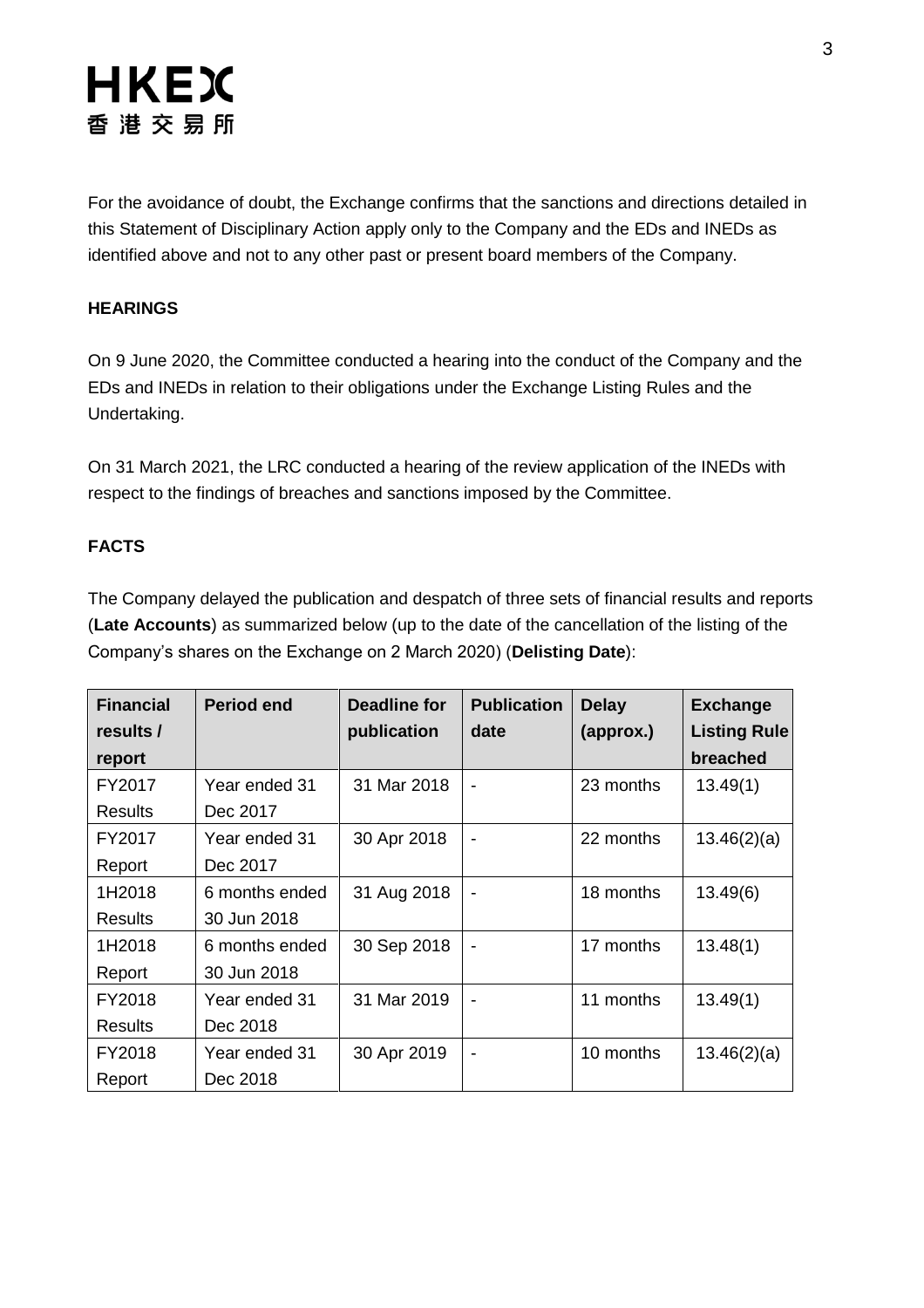According to the Company's disclosure, the delays were mainly due to the need of its auditors to complete its audit procedures relating to, among other things, the issues in relation to a joint venture (**JV**) and a property (**Property**) located in Shanghai, People's Republic of China (**PRC**).

As at the Delisting Date, the Company had not yet published the Late Accounts. Trading of the Company's shares had been suspended since 9 November 2017.

#### **Acquisition of the JV**

The JV's principal business was to lease the Property from a lessor (**Lessor**) and sub-lease it to tenants.

On 24 March 2014, the Company acquired 50 per cent interest in the JV from its owner (**JV Partner**) at a consideration of \$450 million (**Acquisition**). According to the Company's disclosure, the Acquisition was a good investment opportunity as it could diversify the business risks of, and provide a stable income stream to, the Company.

Following the Acquisition, the JV had four directors (two representatives from each partner to the JV) and one supervisor. The directors of the JV were the JV Partner, his associate, Mr Li and a staff member of the Company. The supervisor was Mr Liu.

The JV Partner collected rents of the Property on behalf of the JV before the Acquisition (**Historical Arrangement**). The Historical Arrangement continued after the Acquisition. Further, the JV had also made other payments on behalf of the JV Partner or his affiliates. As at 30 April 2016, the amount owed by the JV Partner to the JV was approximately RMB301 million.

The JV declared an interim dividend of RMB222 million in July 2016 (**Interim Dividend**), and a final dividend of RMB15.6 million in February 2017 (collectively **Dividends**). The Dividends payable to the Company (RMB118.8 million) were withheld within the JV to facilitate an upgrade plan of the Property. The Dividends payable to the JV Partner were applied to offset the amount owed by the JV Partner to the JV, and such set-off arrangements (**Set-off Arrangements**) were ratified by the Company's board on 9 June 2017.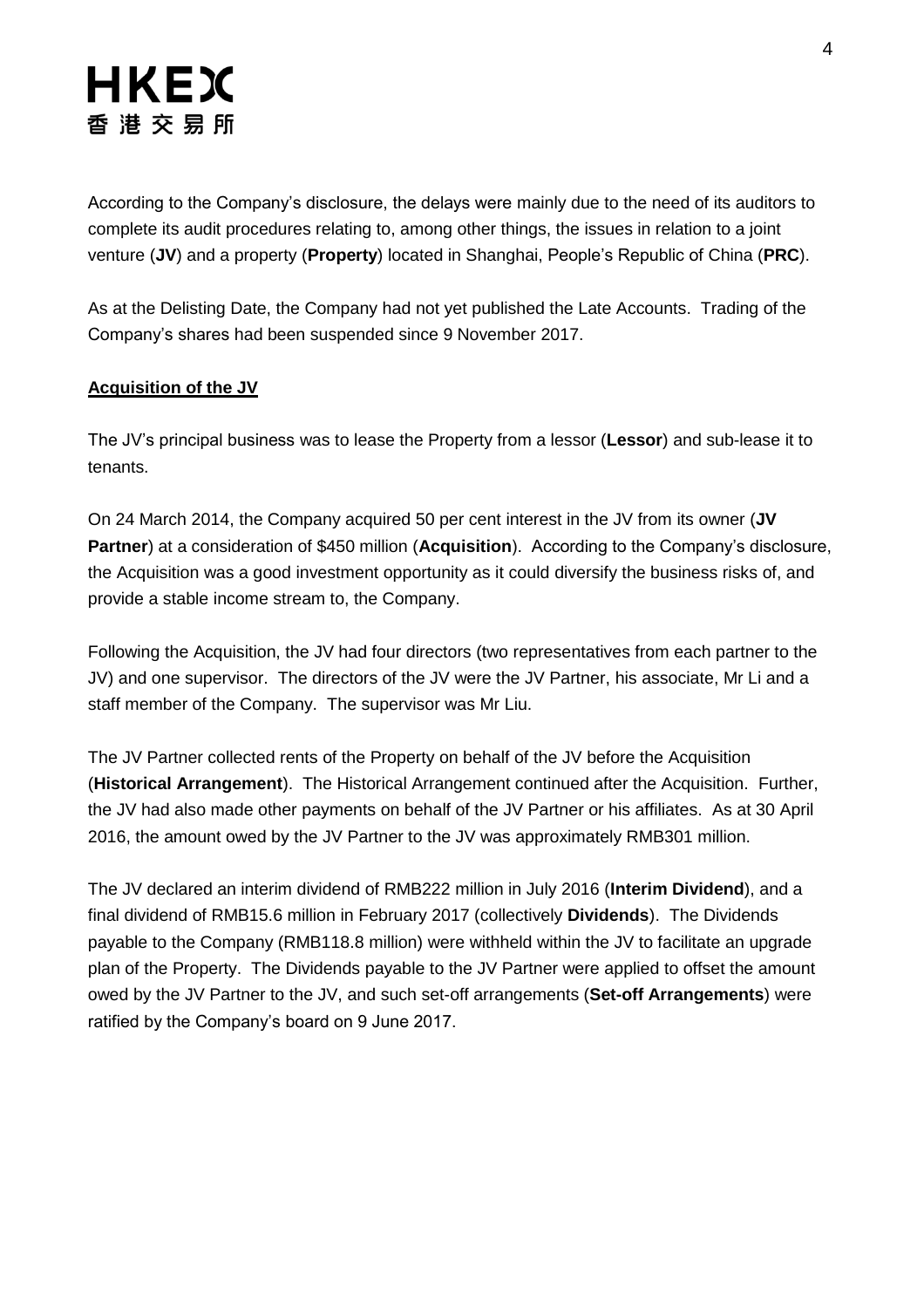#### **JV's lawsuit**

The Company's announcement of 9 November 2017 disclosed that:

- (a) the Securities and Futures Commission (**SFC**) issued a direction under Rule 8(1) of the Securities and Futures (Stock Market Listing) Rules to suspend share trading of the Company with effect from 9 November 2017;
- (b) it appeared that the Lessor had instigated a lawsuit (**Lawsuit**) in the PRC against the JV as the JV had failed to pay rents to the Lessor in respect of the Property since March 2016; and
- (c) the JV and the JV Partner had not disclosed any information about the Lawsuit to the Company.

The Company commissioned an independent investigation, the report of which was published on 28 September 2018 (**Independent Investigation Report**).

The Independent Investigation Report disclosed, among other things, the following:

- (a) even though the Company, through Mr Li, had requested the JV Partner on several occasions for the Company to participate in the operations of the JV, the Company was unable to obtain control over the JV as the JV Partner insisted that he would manage and have full control of the JV;
- (b) the Company obtained monthly financial statements, financial particulars and relevant agreements of the JV from the JV once a month. The Company could only monitor the operations of the JV through this information. Information of the JV's daily operations, including the relationships and daily operational dealings between the JV and the Lessor/tenants, was not made available to the Company;
- (c) during its review of the JV's monthly financial statements, the Company became aware that the JV Partner had been receiving rents of the Property payable to the JV – approximately RMB50 million, RMB39 million and RMB34 million in 2014, 2015 and 2016 respectively, which accounted for 62 per cent, 51 per cent and 75 per cent of the total rents receivable by the JV in the respective years;
- (d) the JV Partner was requested by the Company to stop receiving rents on behalf of the JV and return the rents received to the JV, but the JV Partner did not cooperate; and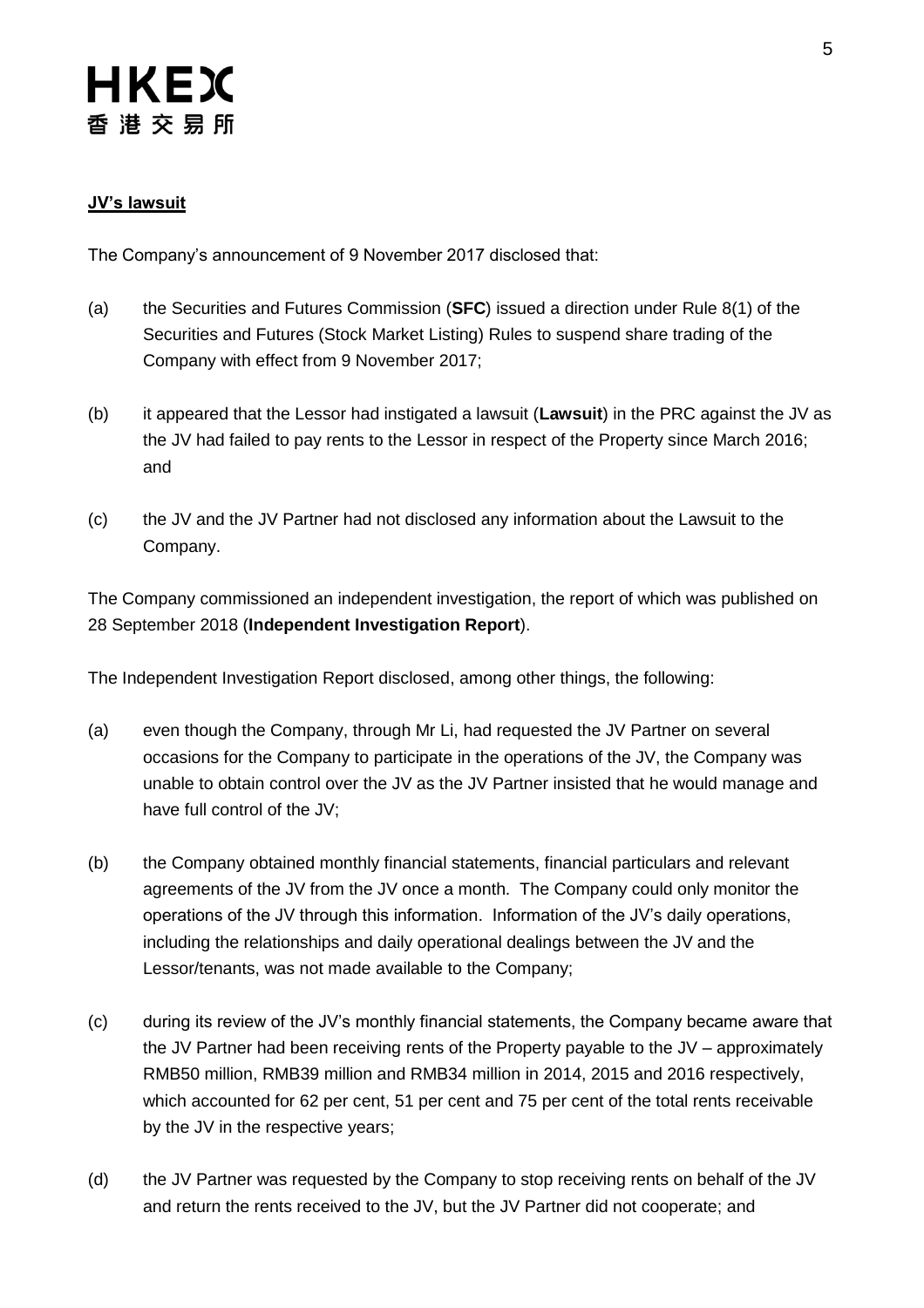(e) there was no evidence showing that the Company was aware of the Lawsuit before receiving the SFC letter.

### **EXCHANGE'S LISTING RULE REQUIREMENTS**

The Exchange Listing Rule requirements in relation to financial reporting are as follows:

- (a) Rules 13.49(1) and  $13.46(2)(a)$  Distribution of annual results and report not more than three and four months respectively after the corresponding financial year end.
- (b) Rules 13.49(6) and 13.48(1) Distribution of interim results and report no later than two and three months respectively after the corresponding period end.

In relation to an advance to an entity exceeding 8 per cent under the assets ratio defined under the Exchange Listing Rules, Rules 13.13 and 13.15 require that an issuer announce the relevant details of it.

Rule 14.34 also requires that an issuer publish an announcement in relation to a discloseable transaction defined under the Exchange Listing Rules as soon as possible.

Under Rule 3.08, the board of directors of an issuer is collectively responsible for its management and operations, and the directors are collectively and individually responsible for ensuring its compliance with the Exchange Listing Rules. Rule 3.08(a) requires that every director must, in the performance of his duties as a director, act honestly and in good faith in the interests of the issuer as a whole. Rule 3.08(f) further requires that every director must apply such degree of skill, care and diligence as may reasonably be expected of a person of his knowledge and experience and holding his office within the issuer.

A director of an issuer is under an obligation, pursuant to his Undertaking, to comply to the best of his ability with the Exchange Listing Rules and to use his/her best endeavours to procure the Company's compliance with the Exchange Listing Rules.

#### **FINDINGS OF BREACH**

The Committee considered the written and/or oral submissions of the Listing Division (**Division**), the Company and the EDs, and the LRC considered the written and/or oral submissions of the Division and the INEDs, and concluded as follows: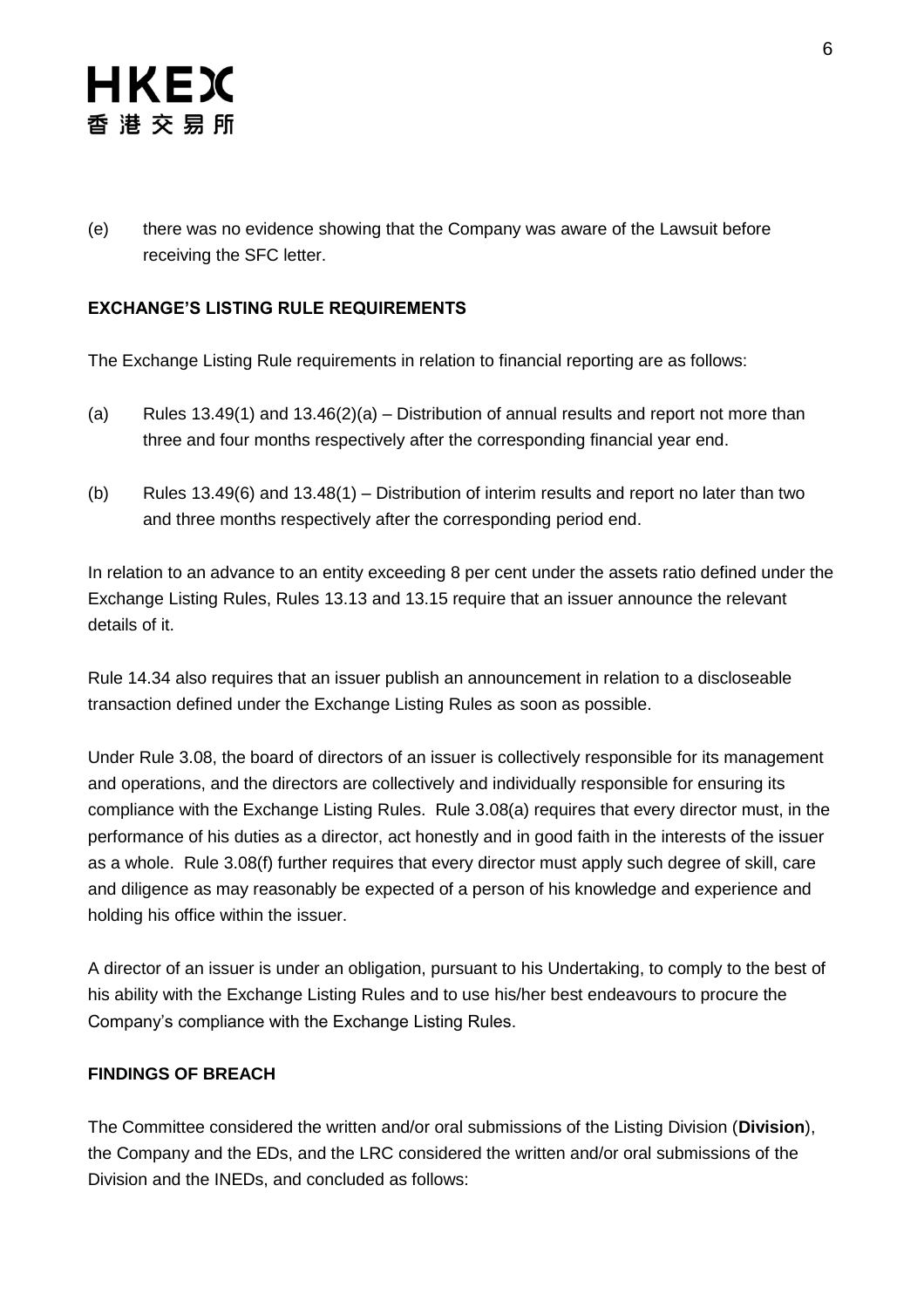#### **Breach by the Company**

The Committee found that the Company breached Rules 13.13, 13.15, 13.46(2)(a), 13.48(1), 13.49(1), 13.49(6) and 14.34 of the Exchange Listing Rules by reason of the delayed publication of the Late Accounts and late disclosure of the JV's withholding of the Dividends payable to the Company, which constituted an advance and provision of financial assistance.

#### **Breach by the EDs**

The Committee found that the EDs breached Rule 3.08(f) for failing to take adequate steps or implement effective risk management and internal control procedures to monitor the operations of the JV or safeguard its assets:

- (a) Despite the Company's knowledge about the Historical Arrangement prior to the completion of the Acquisition and the JV Partner's promise to terminate the Historical Arrangement after the Acquisition, the EDs (apart from Mr Lee who joined the Company's board on 1 September 2016) did not, in the light of this knowledge, ensure that the Company took adequate steps to protect its interests immediately following the completion of the Acquisition or during the period of negotiation leading up to completion.
- (b) It appeared that because of the absence of any protective measures being put in place by the Company for the monitoring of the JV's business and operations, the JV Partner was able to continue the Historical Arrangement after the completion (March 2014) up to at least mid-October 2016. During that period, the JV did not receive, and could not distribute to the Company, any cash from the rental payments receivable by the JV. This arrangement went against the Company's intention of having a stable income stream from its investment in the JV despite the fact that the JV's business was supposed to have been performing well.
- (c) The outstanding amounts due from the JV Partner were substantial each year. The Company did not put in place any risk management measures for the JV's recovery of the outstanding amount due from the JV Partner or stop them from increasing.
- (d) The Company had no visibility of the business and operations of the JV apart from its review of the JV's monthly financial statements, which were prepared and provided by the JV Partner.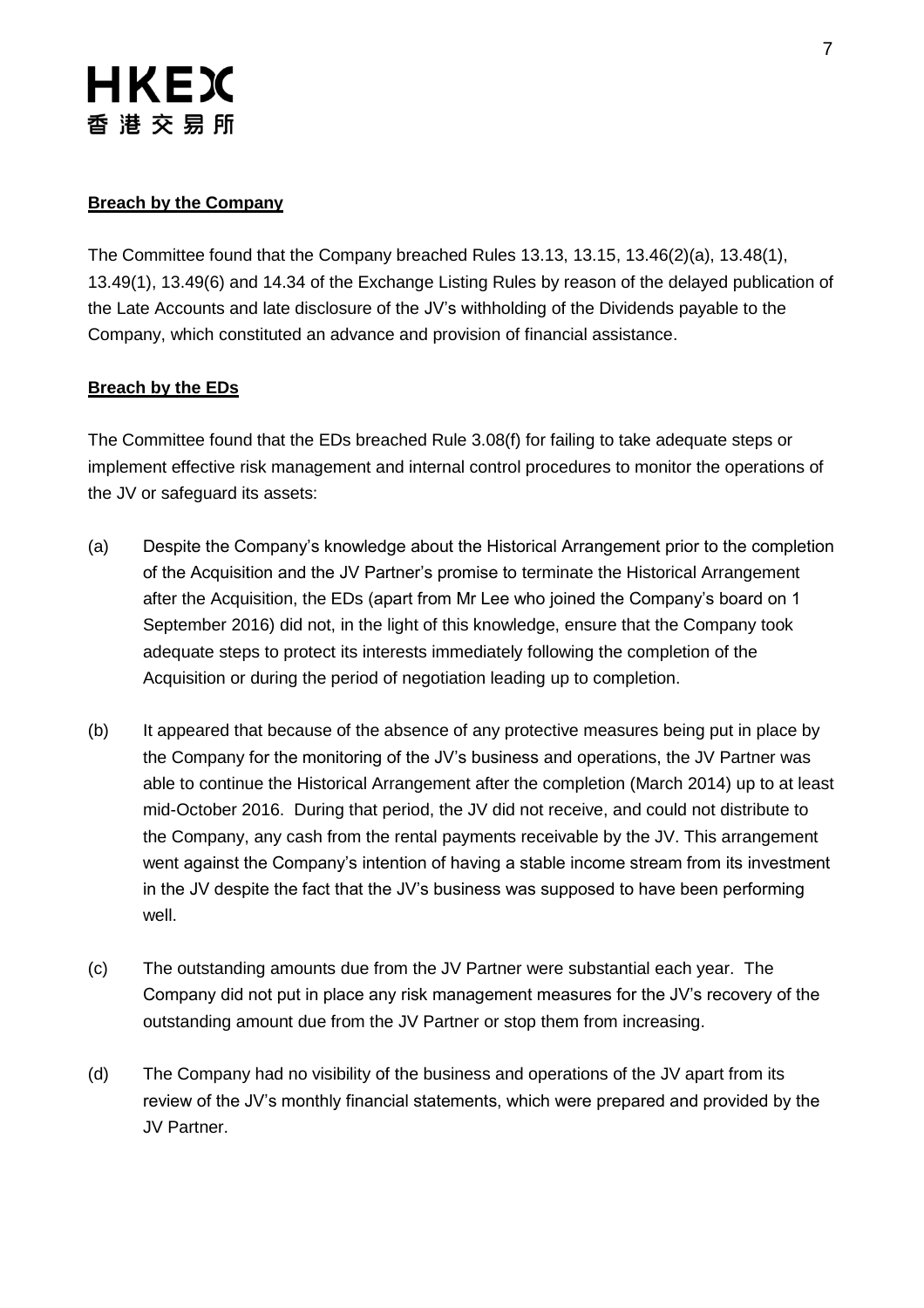- (e) The Company's review of the JV's monthly financial statements was ineffective and insufficient. The ability of the Company to verify the purported discontinuation of the Historical Arrangement or any related figures in the JV's financial statements was questionable. The Company was not able to identify the non-payment of rent to the Lessor.
- (f) The EDs placed too much reliance and trust on the JV Partner to run the JV's business. There were inadequate checks and balances in relation to the operations and cash flows of the JV. The inaction by the EDs in this regard was likely to have created an environment whereby there were no means by which the EDs would be able to detect any matters that were negative to the interests of the Company.
- (g) Having considered the nature of the transaction in totality, the Committee was of the view that the EDs failed to take adequate steps to ensure adequate risk management and internal control systems were in place to deal with the JV's cash management.

#### **Mr Li and Mr Liu – Further Breach of Rule 3.08(a)**

The Committee also found that Mr Li and Mr Liu further breached Rule 3.08(a) for failing to act honestly and in good faith in the interests of the Company as a whole. Mr Li and Mr Liu were appointed by the Company as its representatives in the JV to protect the Company's interests. However, they failed to act in the best interests of the Company:

- (a) They did not raise any objection or comments in relation to the JV Partner's proposal about the Dividends arrangements. Given the equal amount of shareholding within the JV, the arrangement was unfair to the Company given that the Company was offering financial assistance to the JV without any interest when the JV Partner was not required to offer the same financial assistance and was allowed to offset his long-standing debt owed to the JV, without payment of any interest.
- (b) They did not fulfil their role as the Company's representatives in the JV given their lack of involvement in the JV's management and operations, and their lack of action taken to address the JV Partner's dominance in the JV for a prolonged period. Their conduct contributed to the Company's failure to detect the non-payment of rent by the JV to the Lessor, which in turn resulted in the Lawsuit and the loss of the JV's sub-leasing right of the Property. The sub-leasing right was a substantial asset of the JV. The Company's investment in the JV was significant and accounted for 30 per cent of the Company's total assets as at 31 December 2016.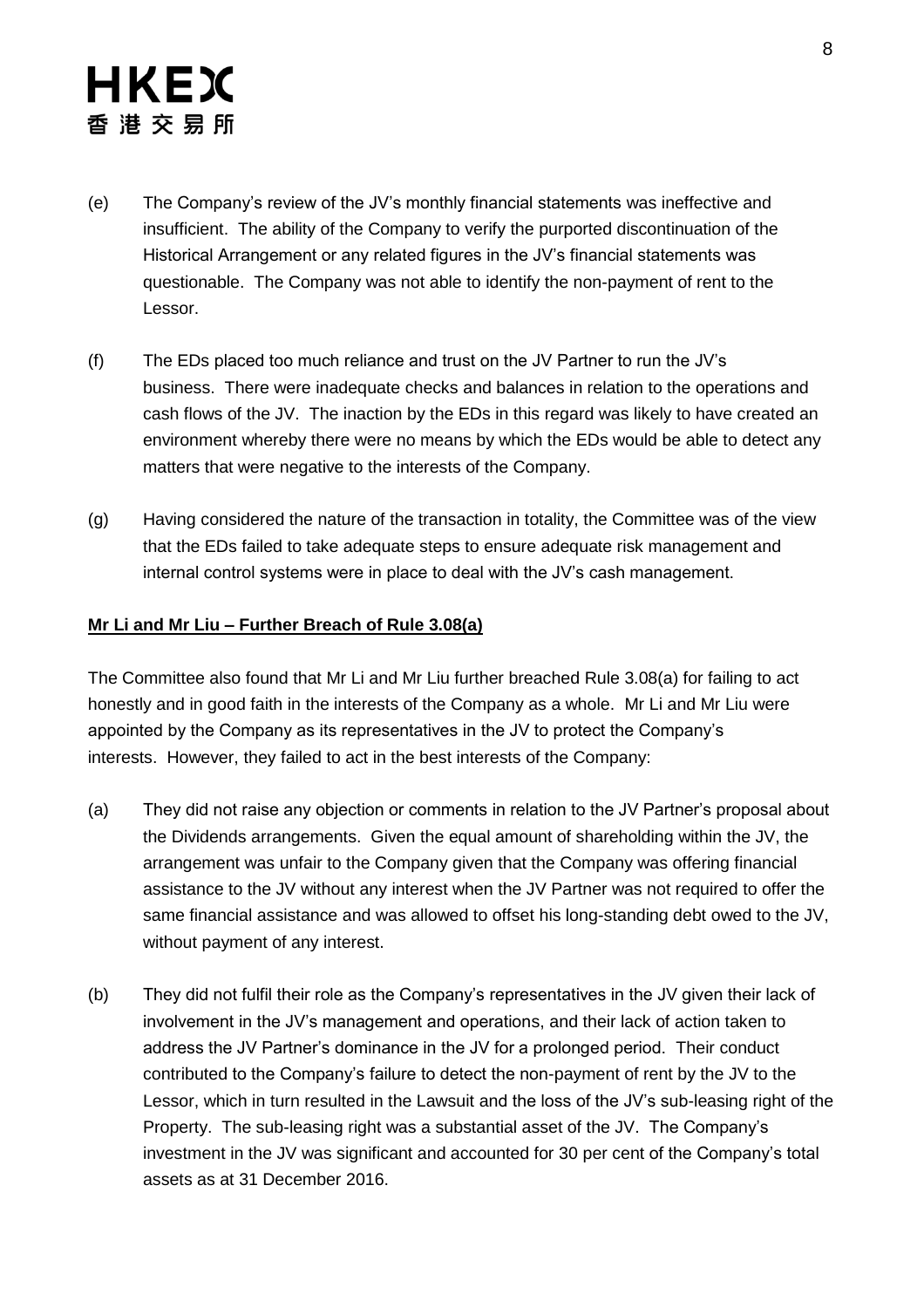#### **Mr Li and Mr Liu – Persistent failures to discharge their responsibilities**

The Committee considered that, in addition to the breach of duties by Mr Li and Mr Liu as described above, there were persistent failures by Mr Li and Mr Liu to discharge their responsibilities under the Exchange Listing Rules given their specific roles:

- (a) During the negotiation process in respect of the Acquisition, the JV Partner promised Mr Li that he would terminate the Historical Arrangement. However, Mr Li did not take any steps to ensure that the Historical Arrangement was in fact terminated before or immediately after the completion of the Acquisition.
- (b) Mr Li failed to take an active role in the operations or monitoring of the operations of the JV.
- (c) Mr Liu failed to take an active role in his supervisory/monitoring duties in respect of the JV. His knowledge of the JV, including the Historical Arrangement and the Set-off Arrangements, came solely from Mr. Li. This clearly demonstrated that he failed to discharge his duties independently.
- (d) They brought the matter of the Dividends arrangements to the board of the Company and they did not apply their minds to the Exchange Listing Rule compliance when they approved the withholding of the Dividends payable to the Company, which resulted in the Company's breach of Rules 13.13, 13.15 and 14.34.
- (e) Their failure to discharge their duties as described in (a) to (d) above occurred over an extended period of time (at least from March 2014 to November 2017).

#### **Breach by the INEDs**

The LRC found that the INEDs breached Rule 3.08(f) for failing to take adequate steps or implement effective risk management and internal control procedures to monitor the operations of the JV or safeguard its assets:

(a) The INEDs were members of the Company's audit committee with Mr Tam as its chairman. The functions of the audit committee included, among other things, the review and supervision of the financial reporting process and internal control procedures of the Company. The INEDs brought with them considerable relevant experience and knowledge which should have enabled them to assess the affairs of the Company reasonably accurately.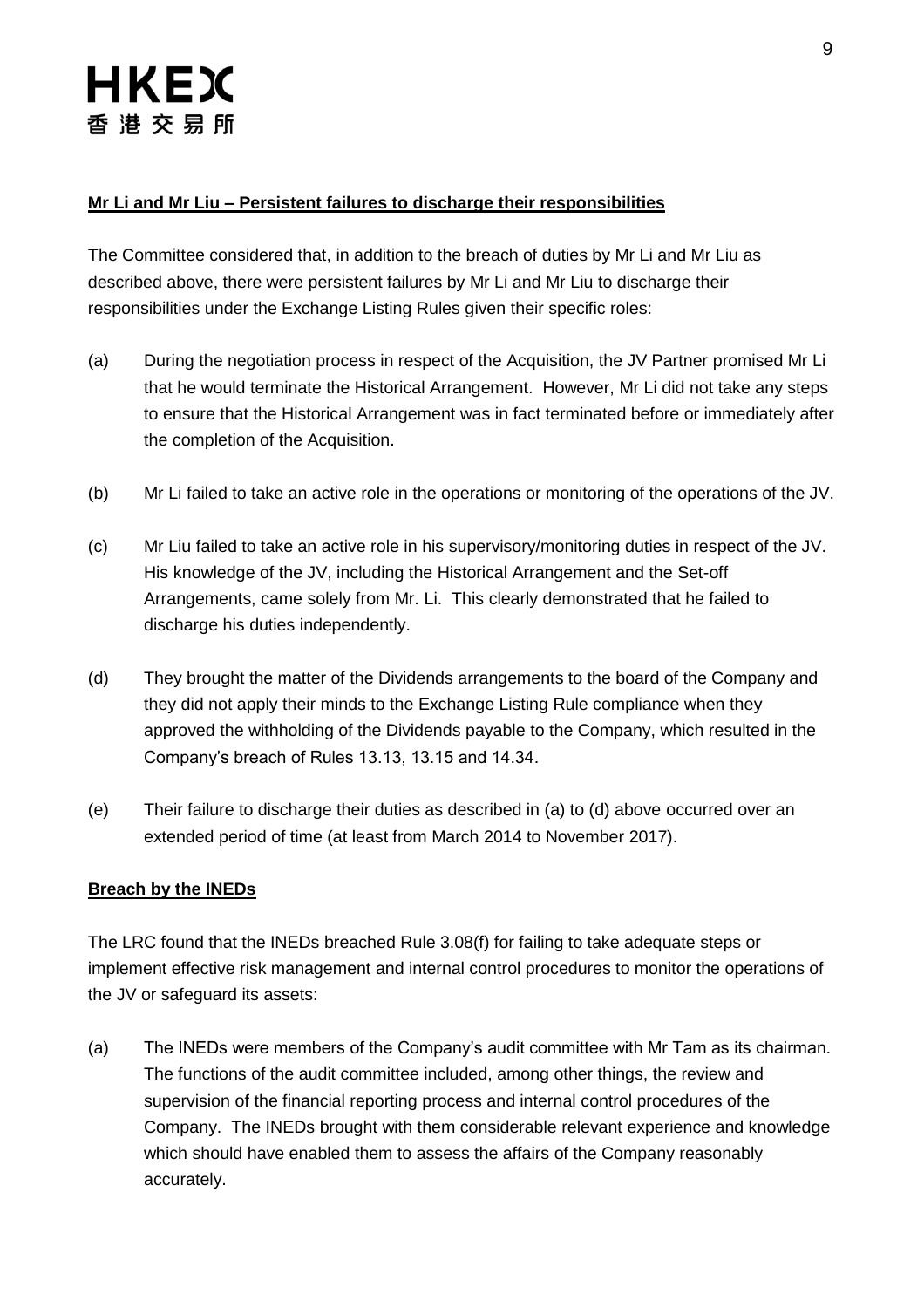- (b) The LRC accepted that the INEDs did not have knowledge of the Historical Arrangement prior to the completion of the Acquisition. However, they were made aware of this at the first audit committee meeting after the completion of the Acquisition held in August 2014.
- (c) Both the existence of the Historical Arrangement and the fact that the amounts diverted from the JV to the JV Partner were significant (as shown in the accounts of the JV provided to the INEDs as members of the audit committee) should have caused the INEDs to address the issue as a matter of urgency, to take steps to bring this to the attention of the full board and to take immediate action to protect the Company's investment in the JV.
- (d) The LRC noted the INEDs' explanation that they did bring this matter to the attention of the board as a whole. However, neither the Company's management nor the INEDs adequately addressed the Company's obvious lack of control over the cashflows of the JV and, without having made enquiries about the JV Partner, the INEDs did not appear to have any reason to believe that the JV Partner would be in a position to repay the substantial amounts which he had received from the JV. The inability of the Company to have any real oversight of the assets and cashflows of the JV, and the risk that the JV Partner would not repay the amounts owed to the JV, should have alerted the INEDs of the risk that the whole basis for making the investment in the JV (which was to provide the Company with a steady source of income) was compromised and of the need to take steps to safeguard the assets of the Company's investment in the JV.
- (e) The LRC considered the INEDs' failure to take adequate steps to ensure that the Company had adequate risk management and internal control systems in place in relation to the JV surprising in the circumstances, given the materiality of the investment in relation to the Company's consolidated tangible assets.
- (f) The LRC acknowledged that the INEDs were not responsible for the initial investment in the JV and any action that they may have taken might not have altered the final outcome. However, the LRC considered that this could not absolve the INEDs from their failure to take steps to ensure that the Company had adequate risk management and internal control systems in place in relation to the JV once they became aware of the issues.

#### **EDs and INEDs – Breach of Undertaking**

By virtue of their breaches of Rule 3.08 as mentioned above, the Committee found that each of the EDs breached his Undertaking to comply to the best of his ability with the Exchange Listing Rules; and that Mr Li and Mr Liu also breached their Undertakings to use their best endeavours to procure the Company's compliance with the Exchange Listing Rules. The LRC considered that by virtue of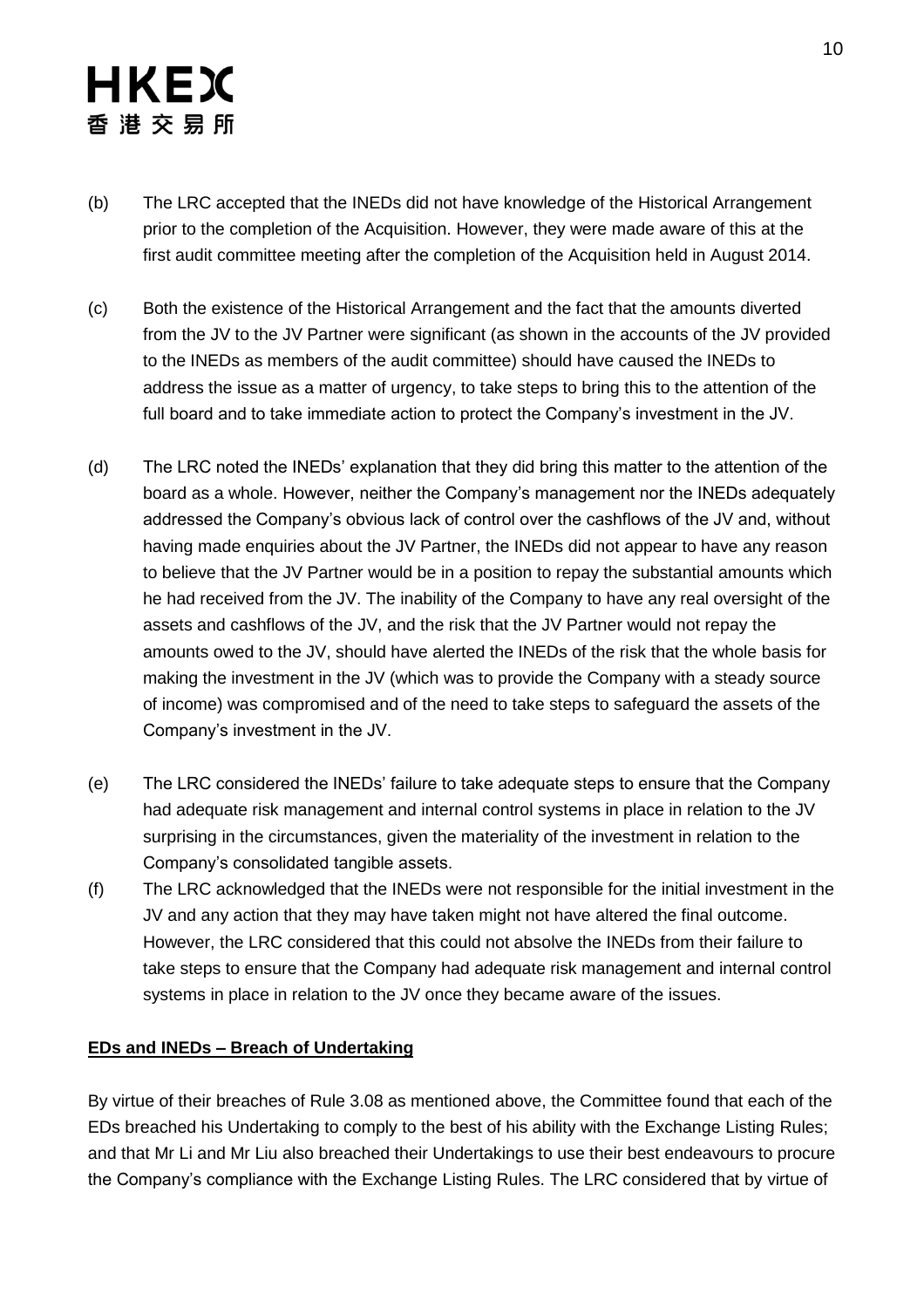the breaches of Rule 3.08 as mentioned above, each of the INEDs breached his Undertaking to comply to the best of his ability with the Exchange Listing Rules.

### **REGULATORY CONCERN**

The Committee (or in the case of the INEDs, the LRC) viewed the breaches in this case serious:

- (a) The Company's failure to disclose the financial assistance and publish the Late Accounts in a timely manner deprived investors of their timely receipt of information relating to the Company for assessment of their investment decisions.
- (b) The Company failed to discover the non-receipt of rent to the Lessor, which subsequently gave rise to the Lawsuit and the loss of the JV's sub-leasing right.
- (c) The Company/EDs/INEDs placed over-reliance on the JV Partner to manage the JV, resulting in substantial receivables due from the JV Partner to the JV. The Company's monitoring of the JV's operations and affairs was insufficient and ineffective. The Committee particularly noted that:
	- (i) based on latest available information, the total amount owed by the JV Partner to the JV was significant, at least over RMB200 million;
	- (ii) investment in the JV is likely to be written off (though the recoverable amount for impairment purpose is not yet known); and
	- (iii) the prolonged period in which the Company failed to effectively monitor the JV.

### **SANCTIONS**

Having made the findings of breach stated above, and having concluded that the breaches were serious, the Committee (or, in the case of the INEDs, the LRC) decided to:

- (a) censure the Company for breaching Rules 13.13, 13.15, 13.46(2)(a), 13.48(1), 13.49(1), 13.49(6) and 14.34 of the Exchange Listing Rules;
- (b) censure each of Mr Lee, Mr Liu, Mr Chiu, Mr Li, Mr Lau, Mr Ng and Mr Tam for breaching Rule 3.08(f) and the Undertaking;
- (c) censure each of Mr Li and Mr Liu for further breaching Rule 3.08(a);